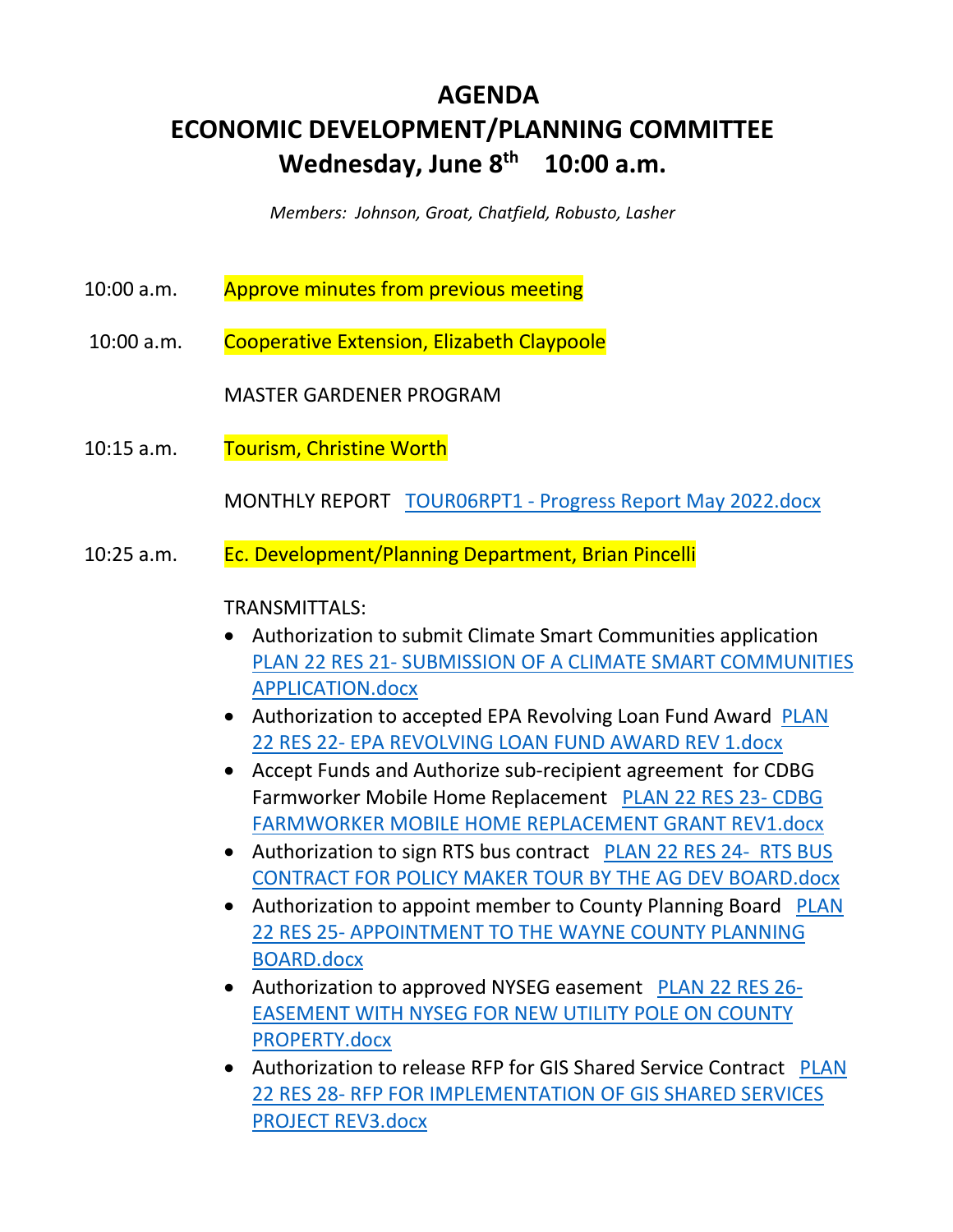- Authorization to release RFP for Electric Vehicle Charging Station locations PLAN 22 RES 29- RFP FOR DEVELOPMENT OF AN ELECTRIC VEHICLE CHARGING STATION.docx
- Authorization to award contract for Comprehensive Housing Study PLAN 22 RES 30- RFP AND CONTRACT FOR COMPREHENSIVE HOUSING STUDY REV1.docx
- Authorization to amend budget for tuition reimbursement PLAN 22 RES 31- AMEND BUDGET FOR EDP REV1.docx
- Authorization to purchase furniture PLAN 22 RES 32- AMEND BUDGET FOR EDP - FURNITURE REV2.docx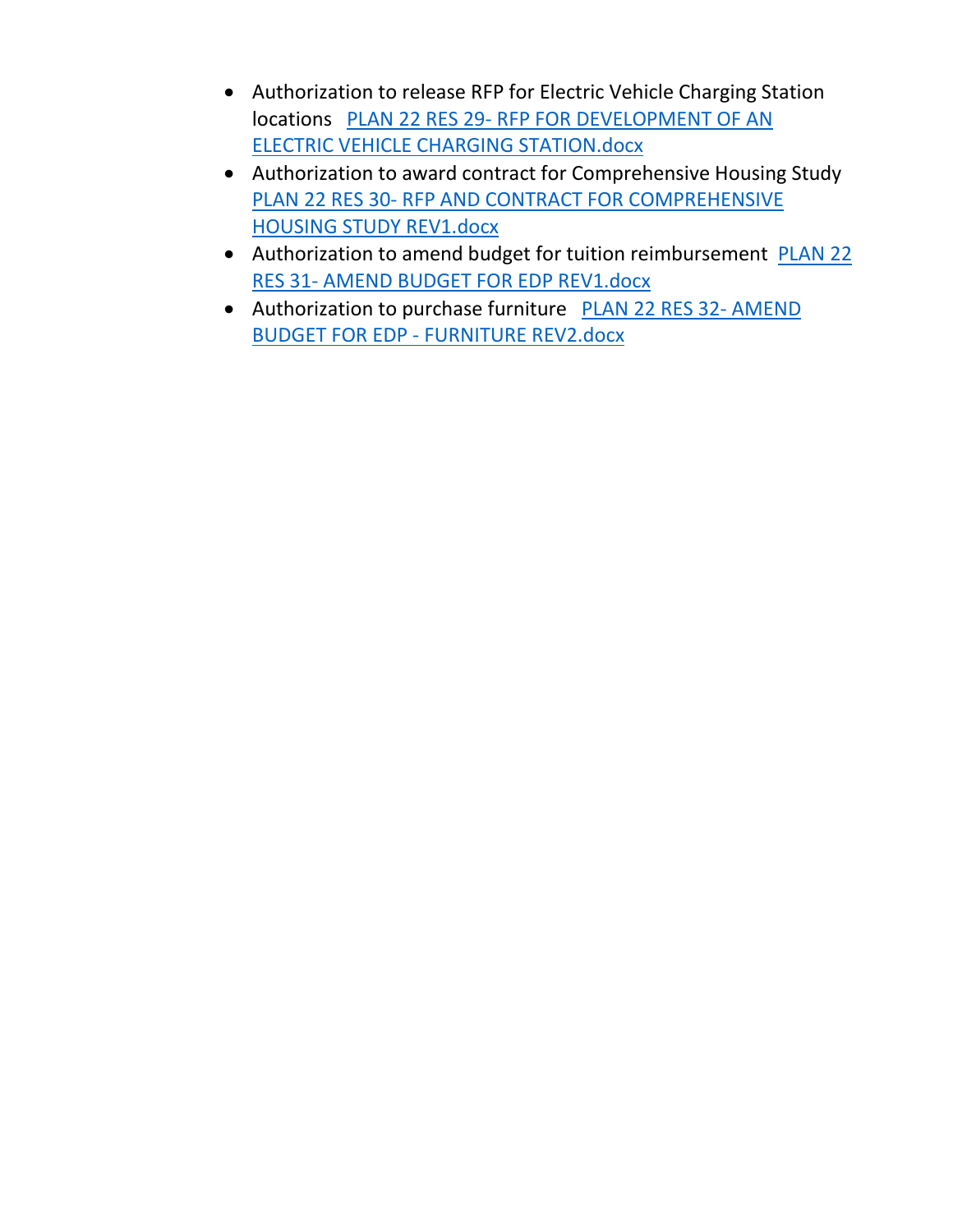# **PROGRESS REPORTS – May 2022**

# Christine Worth – Director

- Attended Newark DRI Local Planning Committee
- Attended FLRTC Executive Board Conference Call
- Attended Bicentennial Committee Meeting
- Attended Lake Ontario Wine Trail Meeting

# Notes

- Apple Tasting Tour
	- The brochure is coming back after a 2-year hiatus. It will be updated with the new "challenge".
	- We are reviewing the app to see how we can also use it for the challenge.
- Staffing
	- The new Tourism Assistant starts June 1, 2022
	- **Lisa Ahrans in our office retires on June 8, 2022**
- Tourism Updates
	- $\blacksquare$  Bicentennial Assisting with activity book re-print
	- **Travels with Darley Empires State Trail episode ran.** 
		- o Link: [Travels with Darley: Watch for Free on Journy](https://journy.tv/watch/travels-with-darley/new-yorks-empire-state-trail/)
		- o Wayne County begins at 10:39 minute mark
- Visitor's Guide
	- Printing Due to lack of required documents in the printing bids, the bids were rejected and we are reissuing a new solicitation.

# **Chris Kenyon – Outdoor Recreation Coordinator**

- Fishing updates and reports weekly.
- FAM tour with Madden Media, new Finger Lakes Region PR Company.
- LOC Spring awards at Sodus Bay.
- Copy and photos for Sodus Bay Outfitters promotion.
- Talk to DEC Chris Legard about cormorant issues.
- Feature Eagle Scout project at Macyville Trail in Sodus.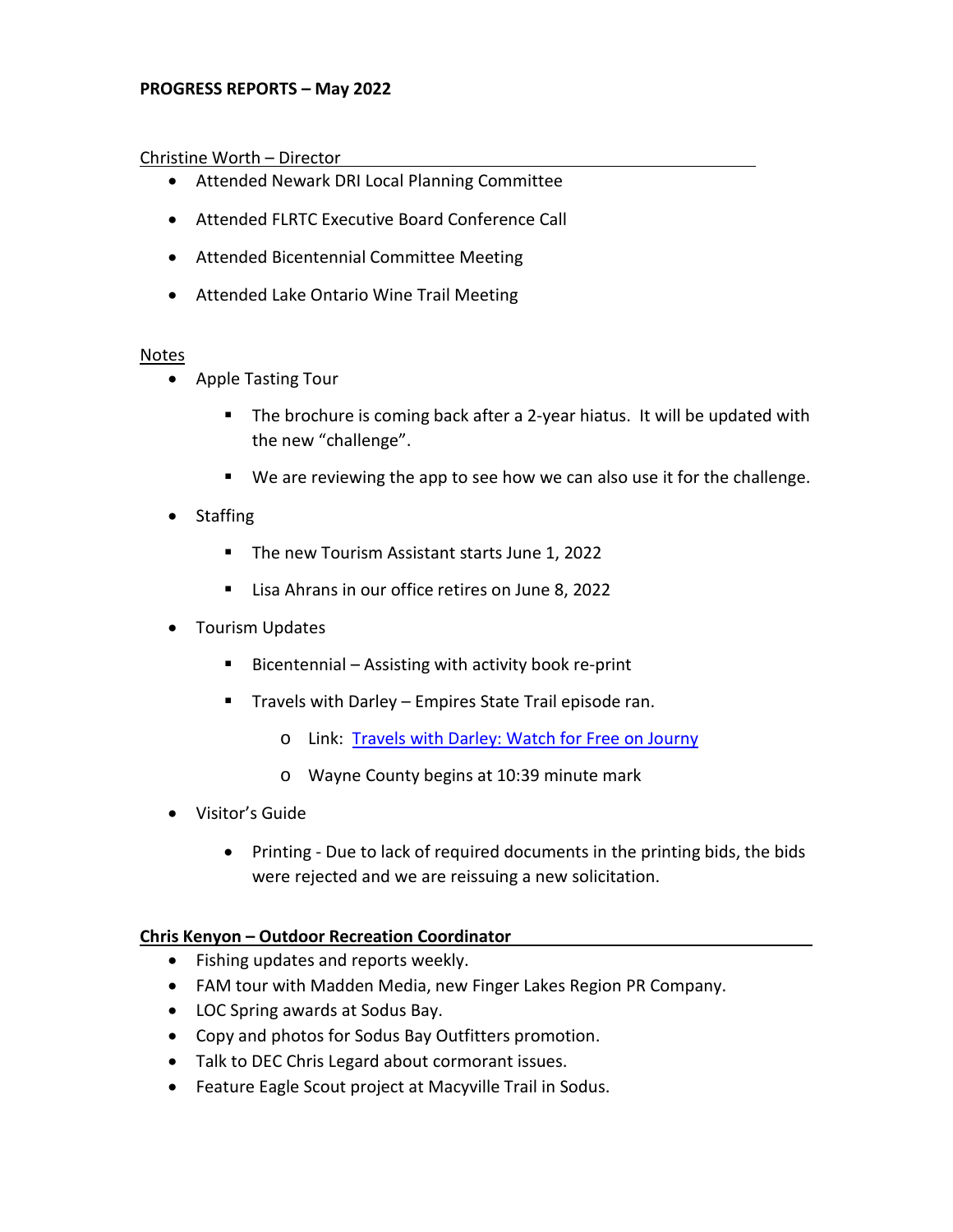Committee No. 4 Date: 6/8/2022 Committee Chair: Scott Johnson Department Head: Brian Pincelli

### **RESOLUTION AUTHORIZING SUBMISSION OF A CLIMATE SMART COMMUNITIES APPLICATION FOR SMART GROWTH COMPREHENSIVE PLAN**

WHEREAS, Wayne County continues to promote quality of life and economic opportunity for its residents and workforce; and

WHEREAS, Wayne County wishes to continue to protect the rural character, while embracing needed growth and expansion of the residential, commercial, and industrial tax base; and;

WHEREAS, New York State Department of Conservation (DEC) provides funding through the Climate Smart Communities (CSC) Grant Program to communities for implementation of smart-growth strategies that reduce impacts on agricultural lands; and

WHEREAS, Wayne County and the Wayne County Industrial Development Agency (WCIDA) partner on grant programs related to economic development and planning; and

WHEREAS, a comprehensive plan will provide Wayne County and the WCIDA a guide to protect the rural character of the County while accommodating investment and economic development within our communities; therefore be it

 RESOLVED, that the Board of Supervisors hereby authorizes the submission of a 2022 CSC Grant application for a County-wide Smart Growth Comprehensive Plan, and requesting, up to \$100,000 be allocated from the 2022 County budgeted Project Planning funds at a match for said grant; and be it further

RESOLVED, that said application shall be prepared and filed under the direction and supervision of the County Economic Development and Planning Office; and be it further

RESOLVED, that the Chairman of the Wayne County Board of Supervisors is hereby authorized and directed to execute any agreement documents necessary to implement the resolution, including acceptance of a CDBG award resulting from approved application, on behalf of the County of Wayne, subject to the County Attorney's approval as to form and content.

| $cost$ \$100,000 |  |  | Budgeted: yes X no Proposed Cost: 5200,000 Reimbursed Amount 16100,000 County                                                            |  |
|------------------|--|--|------------------------------------------------------------------------------------------------------------------------------------------|--|
|                  |  |  | Departmental transfer \$________________________________from Account No. ____________________________ to Account No. ___________________ |  |
|                  |  |  |                                                                                                                                          |  |
|                  |  |  |                                                                                                                                          |  |
|                  |  |  |                                                                                                                                          |  |
|                  |  |  |                                                                                                                                          |  |
|                  |  |  | Clerk, Board of Supervisors                                                                                                              |  |
| Referred to:     |  |  | Committee: ______ Ayes ______ Nays ______ Date: ___________ Signature: _____________________________                                     |  |
|                  |  |  | Committee: ______Ayes ______ Nays _______ Date: ___________Signature: ______________________________                                     |  |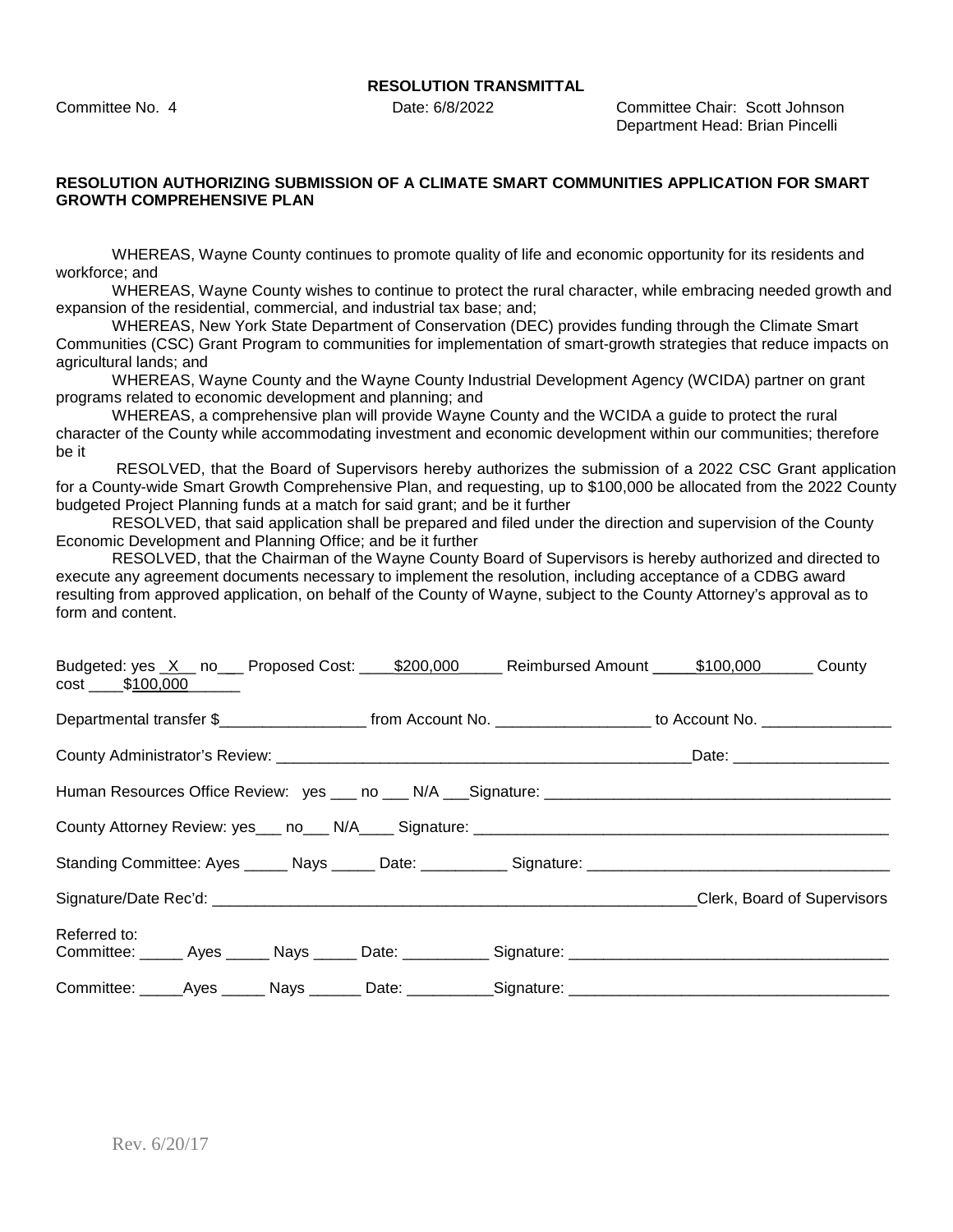Committee No. 4 Date: 6/8/2022 Committee Chair: Scott Johnson Department Head: Brian Pincelli

#### **RESOLUTION ACCEPTING EPA REVOLVING LOAN FUND AWARD AND ENTERING INTO AN AGREEMENT WITH THE WAYNE ECONOMIC DEVELOPMENT CORPORATION FOR LOAN FUND MANAGEMENT**

WHEREAS, Resolution 541-21 authorized a submission of an application to the EPA for \$1,000,000 to establish a revolving loan fund to provide financing to address contaminated sites across the County; and

WHEREAS, the EPA recently announced that Wayne County will be receiving \$1,000,000 to establish the loan fund; and

WHEREAS, Wayne County currently contracts with the Wayne Economic Development Corporation (WEDC) for management of several loan funds on the County's behalf; now, therefore be it

RESOLVED, that the Board of Supervisors hereby authorizes acceptance of the EPA award; and be it further RESOLVED, that the Board of Supervisors hereby authorizes the County to enter into an agreement with the WEDC for oversight and management of the loan fund; and be it further

RESOLVED, that the Chairman of the Wayne County Board of Supervisors is hereby authorized and directed to execute any agreement documents necessary to implement the resolution, on behalf of the County of Wayne, subject to the County Attorney's approval as to form and content.

#### A8020 Planning Board

(Revenues)

\$1,000,000 to 44095 EDP05 Federal Brownfield Funding- Contaminated Sites Loan Fund

(Appropriations)

\$1,000,000 to 54601 EDP05 Brownfield Expenses- Contaminated Sites Loan Fund

| Budgeted: yes X _ no__ Proposed Cost: Reimbursed Amount ________ County cost ___ |  |  |                                                                                                      |
|----------------------------------------------------------------------------------|--|--|------------------------------------------------------------------------------------------------------|
|                                                                                  |  |  |                                                                                                      |
|                                                                                  |  |  |                                                                                                      |
|                                                                                  |  |  | Human Resources Office Review: yes ___ no ___ N/A ___ Signature: ___________________________________ |
|                                                                                  |  |  |                                                                                                      |
|                                                                                  |  |  |                                                                                                      |
|                                                                                  |  |  | Clerk, Board of Supervisors                                                                          |
| Referred to:                                                                     |  |  | Committee: _____ Ayes _____ Nays _____ Date: __________ Signature: _________________________________ |
|                                                                                  |  |  | Committee: _____Ayes ______ Nays _______ Date: ___________Signature: ______________________________  |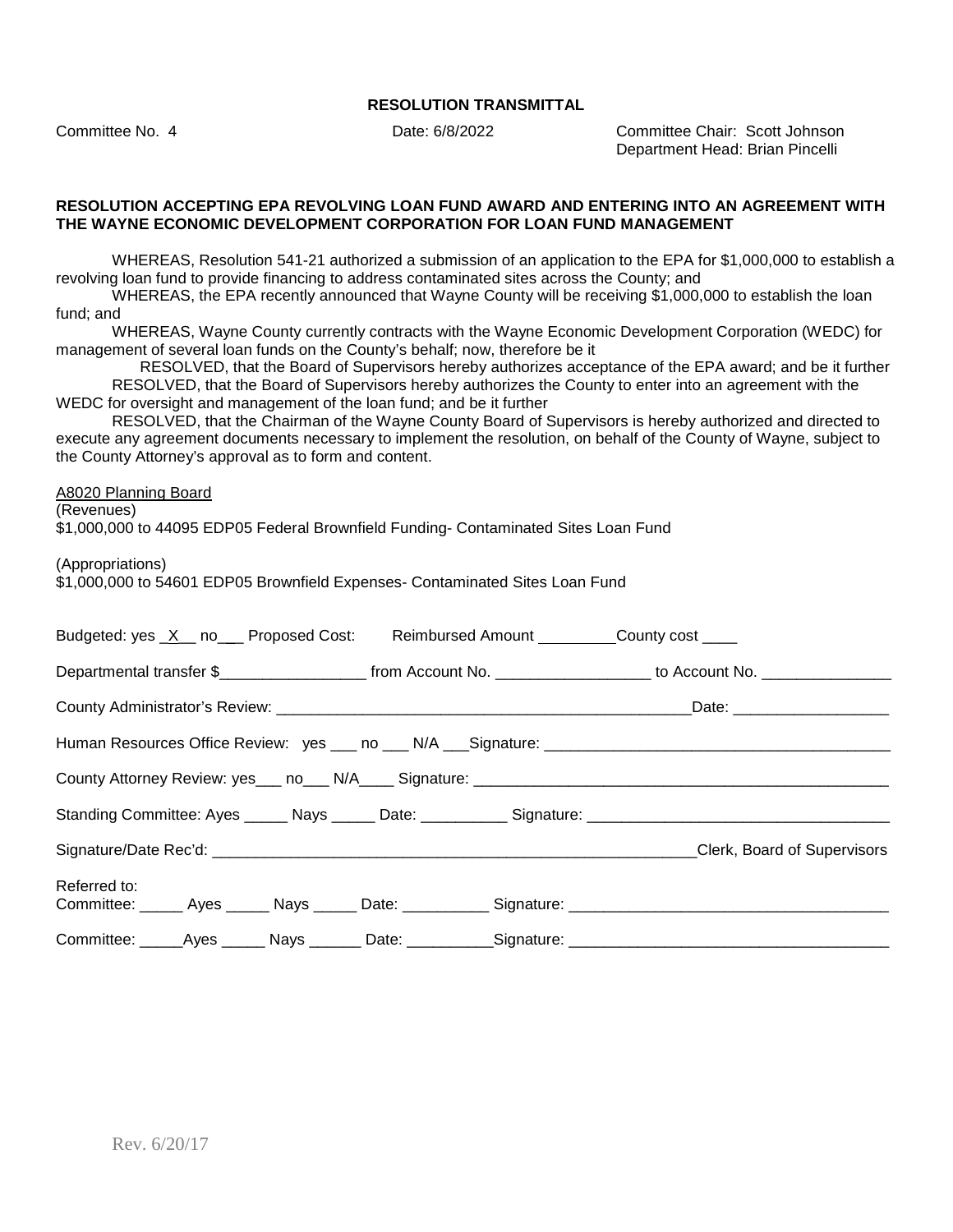Johnson

Committee No. 4 Date: 6/8/22 Committee Chair: Scott

Department Head: Brian Pincelli

### RESOLUTION ACCEPTING FUNDS AND AUTHORIZING A SUBRECIPIENT AGREEMENT FOR CDBG FARMWORKER MOBILE HOME REPLACEMENT GRANT

WHEREAS, Wayne County Resolution No. 071-22 authorized application to the New York State Housing Trust Fund Corporation, Office of Community Renewal ("OCR") for New York State Community Development Block Grant ("NYS CDBG") CARES Act (CDBG-CV)2020 Community Development Block Grant (CDBG-CV) Coronavirus Aid, Relief, and Economic Security Act (CARES) Funding); and

WHEREAS, the County has been notified of a \$1,000,000 award to implement the Wayne County farmworker housing replacement program; and

WHEREAS, Pathstone Corporation and its subsidiaries (Pathstone) are eligible subrecipients under CDBG guidelines; and

WHEREAS, Pathstone has agreed to provide program administration and program delivery services for the implementation of this potential grant, with expenses to be paid using grant funds; now therefore be it

RESOLVED, that the Board of Supervisors hereby authorizes a subrecipient agreement with Pathstone upon award of said grant; and be it further

RESOLVED, that the Board of Supervisors hereby authorizes the Chairman of the Board directed to execute any agreement documents necessary to implement the resolution, including acceptance of the CDBG award and execution of a sub recipient agreement with Pathstone on behalf of the County of Wayne, subject to the County Attorney's approval as to form and content. and be it further

RESOLVED, that the Wayne County Treasurer is authorized to make the following adjustment to the 2022 budget:

#### **A8020 Planning Board**

(Revenue)

\$1,000,000 to 44091 EDP04 CDBG- Farmworker Housing Program

(Appropriations)

\$1,000,000 to 54400 EDP04 Contracted Services- Farmworker Housing Program

| Budgeted: yes ___ no_X__ Proposed Cost: \$1,000,000 Reimbursed Amount \$1,000,000 County cost \$0                     |  |  |                                                                                                      |
|-----------------------------------------------------------------------------------------------------------------------|--|--|------------------------------------------------------------------------------------------------------|
| Departmental transfer \$________________________ from Account No. ____________________ to Account No. _______________ |  |  |                                                                                                      |
|                                                                                                                       |  |  |                                                                                                      |
|                                                                                                                       |  |  | Human Resources Office Review: yes ___ no ___ N/A ___ Signature: ___________________________________ |
|                                                                                                                       |  |  |                                                                                                      |
|                                                                                                                       |  |  |                                                                                                      |
|                                                                                                                       |  |  | Clerk, Board of Supervisors                                                                          |
| Referred to:                                                                                                          |  |  |                                                                                                      |
|                                                                                                                       |  |  |                                                                                                      |

Rev. 6/20/17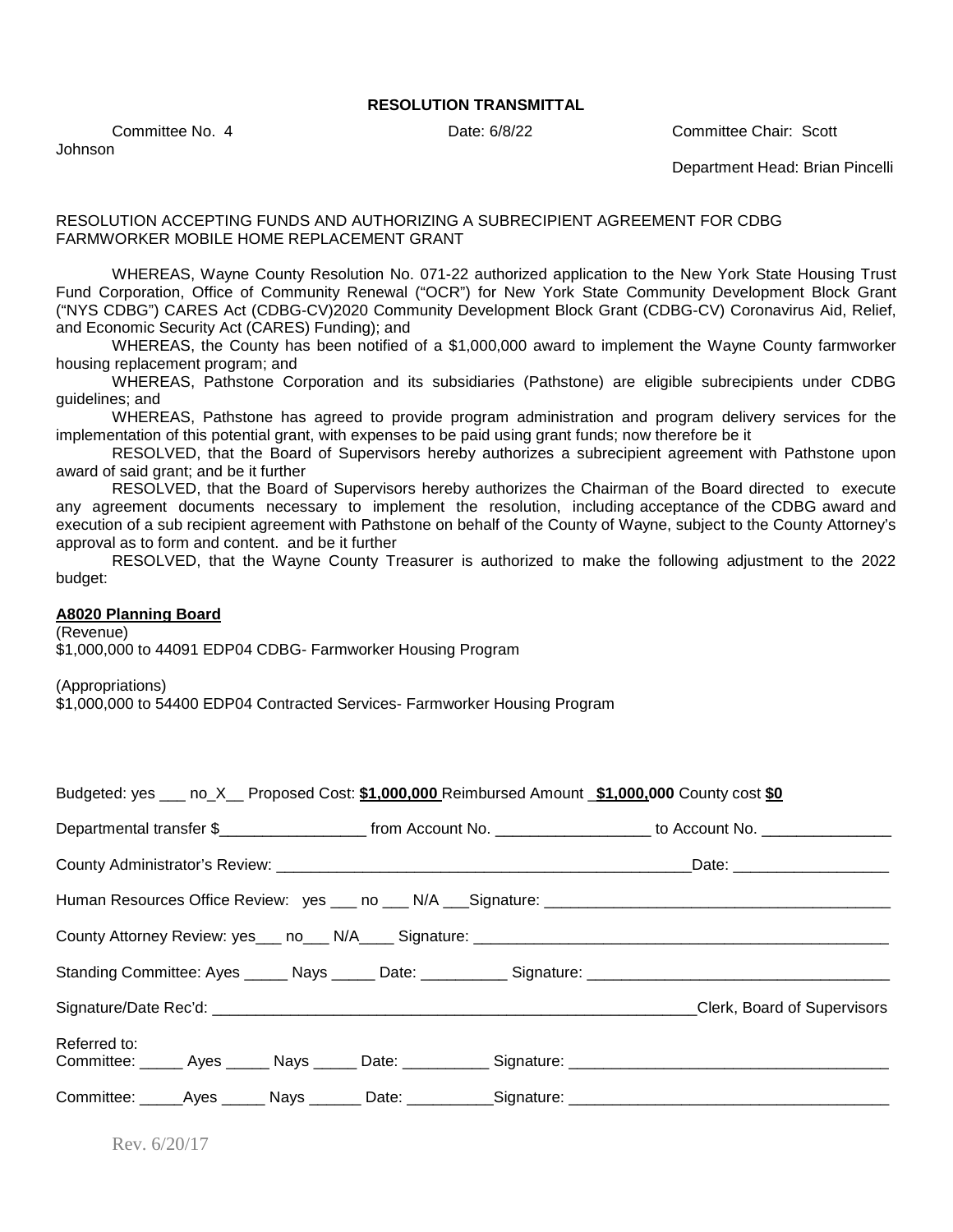Committee No. 4 6/08/22 Committee Chair: Scott Johnson Department Head: Brian Pincelli

#### RESOLUTION AUTHORIZING RTS BUS CONTRACT FOR POLICY MAKER TOUR BY THE AGRICULTURE DEVELOPMENT BOARD

WHEREAS, the Wayne County Agricultural Development Board, Cooperative Extension and Farm Bureau are sponsoring a policy-maker breakfast and tour of farms throughout the County; and

WHEREAS, the Board will be using the services of an RTS bus to conduct the tour; and

WHEREAS, the Wayne County Agricultural Development Board has requested assistance from the County; now, therefore, be it

RESOLVED, the Chairman of the Board is authorized to execute a Charter Service agreement with RTS, pending approval of the County Attorney as to form and content.

| Budgeted: yes ___ no___ Proposed Cost: ____250_____ Reimbursed Amount ___________ County cost__\$250______                   |  |                             |
|------------------------------------------------------------------------------------------------------------------------------|--|-----------------------------|
| Departmental transfer \$__________________________ from Account No. ____________________ to Account No. A8020.54485 (Travel) |  |                             |
|                                                                                                                              |  | _Date: ____________________ |
|                                                                                                                              |  |                             |
|                                                                                                                              |  |                             |
|                                                                                                                              |  |                             |
|                                                                                                                              |  |                             |
| Referred to:                                                                                                                 |  |                             |
|                                                                                                                              |  |                             |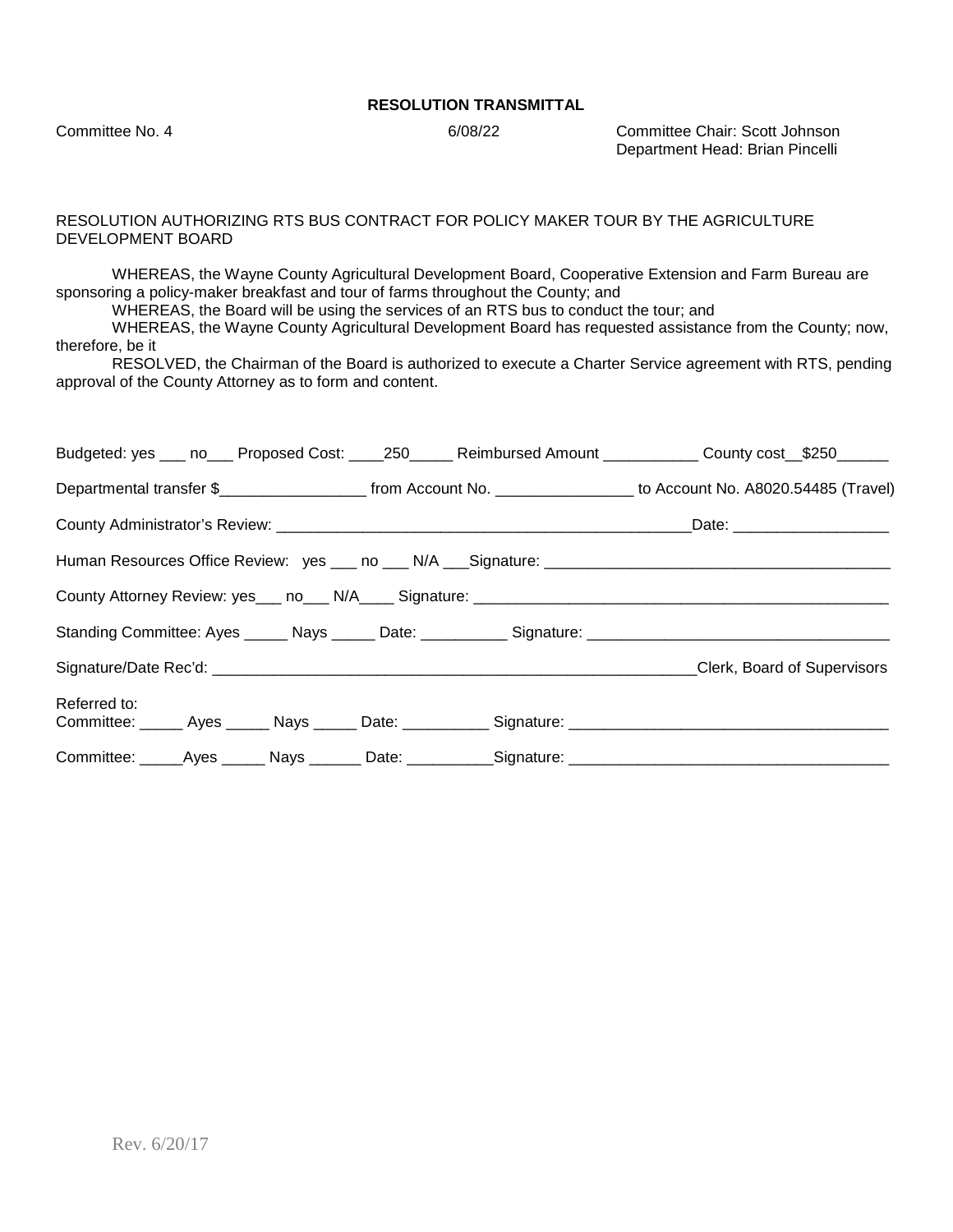Committee No. 4 Date: June 8, 2022 Committee Chair: Scott Johnson Department Head: Brian Pincelli

#### RESOLUTION MAKING APPOINTMENT TO THE WAYNE COUNTY PLANNING BOARD

WHEREAS, the Town of Walworth has recommended the appointment of Patricia Marini, 4117 Cream Ridge Rd., Macedon 14502 to fill the empty seat from the Town on the County Planning Board; therefore, be it RESOLVED, that Patricia Marini is hereby appointed to the County Planning Board to a three year term of office effective immediately and expiring June 30, 2024.

| Budgeted: yes ___ no___ Proposed Cost: \$ Reimbursed Amount _\$County cost \$                                        |  |  |
|----------------------------------------------------------------------------------------------------------------------|--|--|
|                                                                                                                      |  |  |
|                                                                                                                      |  |  |
|                                                                                                                      |  |  |
|                                                                                                                      |  |  |
|                                                                                                                      |  |  |
|                                                                                                                      |  |  |
| Referred to:<br>Committee: ______ Ayes ______ Nays ______ Date: ___________ Signature: _____________________________ |  |  |
| Committee: _____Ayes ______ Nays _______ Date: ___________Signature: _______________________________                 |  |  |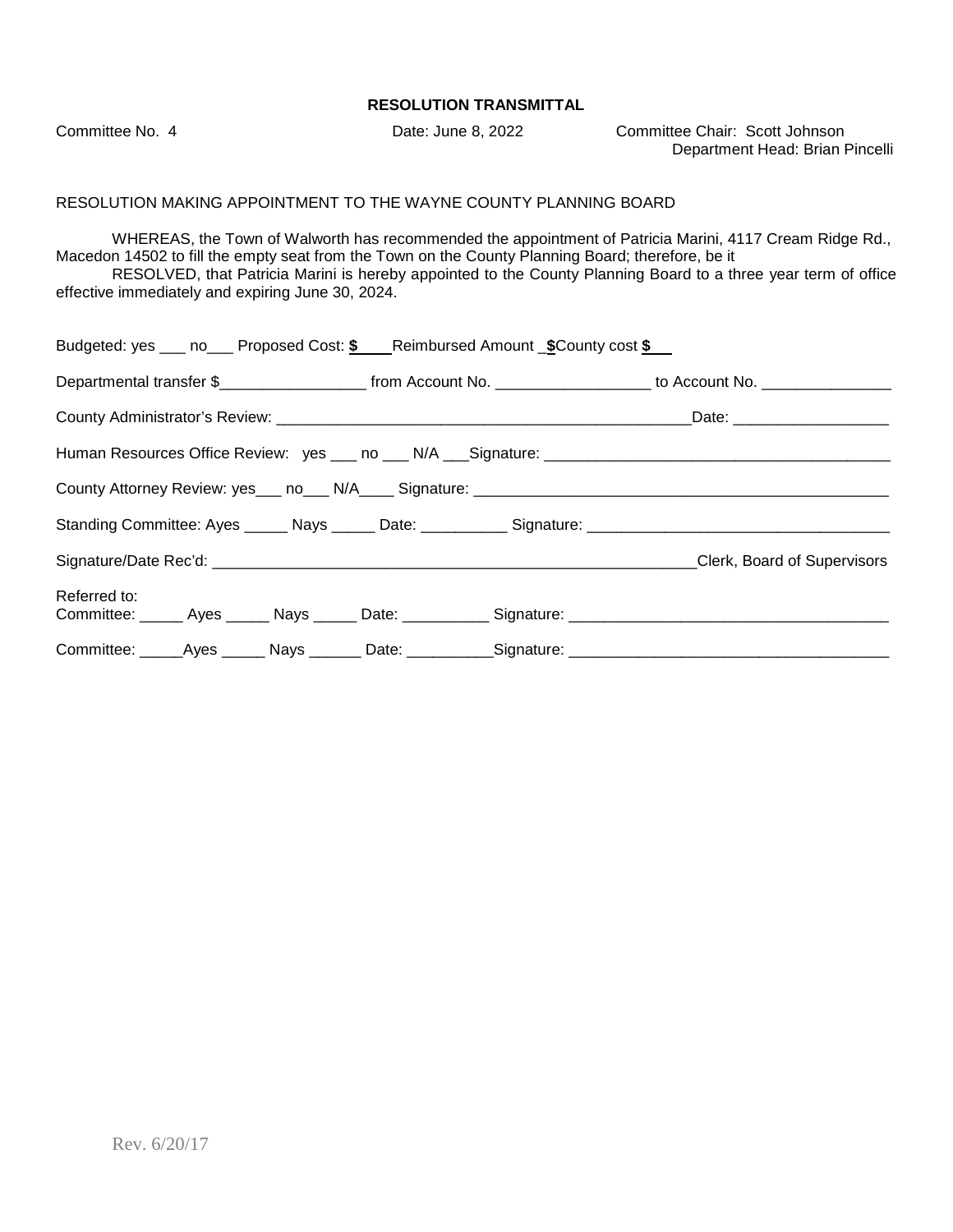Committee No. 4 6/8/22 Committee Chair: Scott Johnson Department Head: Brian Pincelli

#### RESOLUTION AUTHORIZING EASEMENT WITH NYSEG FOR NEW UTILITY POLE ON COUNTY PROPERTY

WHEREAS, the Ontario Midland Railroad Corporation ("OMID") has operated and maintained Wayne County owned railroad property under a lease arrangement ("the Lease") with Wayne County since 1981; AND

WHEREAS, NYSEG is requesting an easement to install a new pole for service to a crossing at Henkle Road where a new protection gate lights require electric service, therefore be it

RESOLVED, that the Board of Supervisors approves the execution of an easement with NYSEG for installation of the pole, anchor, and aerial conductor as described in their proposal; and be it further

RESOLVED, that the Board of Supervisors hereby authorizes the Chairman of the Board directed to execute any agreement documents necessary to implement the resolution on behalf of the County of Wayne, subject to the County Attorney's approval as to form and content.

| Budgeted: yes ___ no___ Proposed Cost: \$ ___Reimbursed Amount _\$County cost \$                    |  |                                                                                                                                         |
|-----------------------------------------------------------------------------------------------------|--|-----------------------------------------------------------------------------------------------------------------------------------------|
|                                                                                                     |  | Departmental transfer \$________________________________from Account No. ____________________________ to Account No. __________________ |
|                                                                                                     |  |                                                                                                                                         |
|                                                                                                     |  |                                                                                                                                         |
|                                                                                                     |  |                                                                                                                                         |
|                                                                                                     |  |                                                                                                                                         |
|                                                                                                     |  | Clerk, Board of Supervisors                                                                                                             |
| Referred to:                                                                                        |  |                                                                                                                                         |
| Committee: _____Ayes ______ Nays _______ Date: ___________Signature: ______________________________ |  |                                                                                                                                         |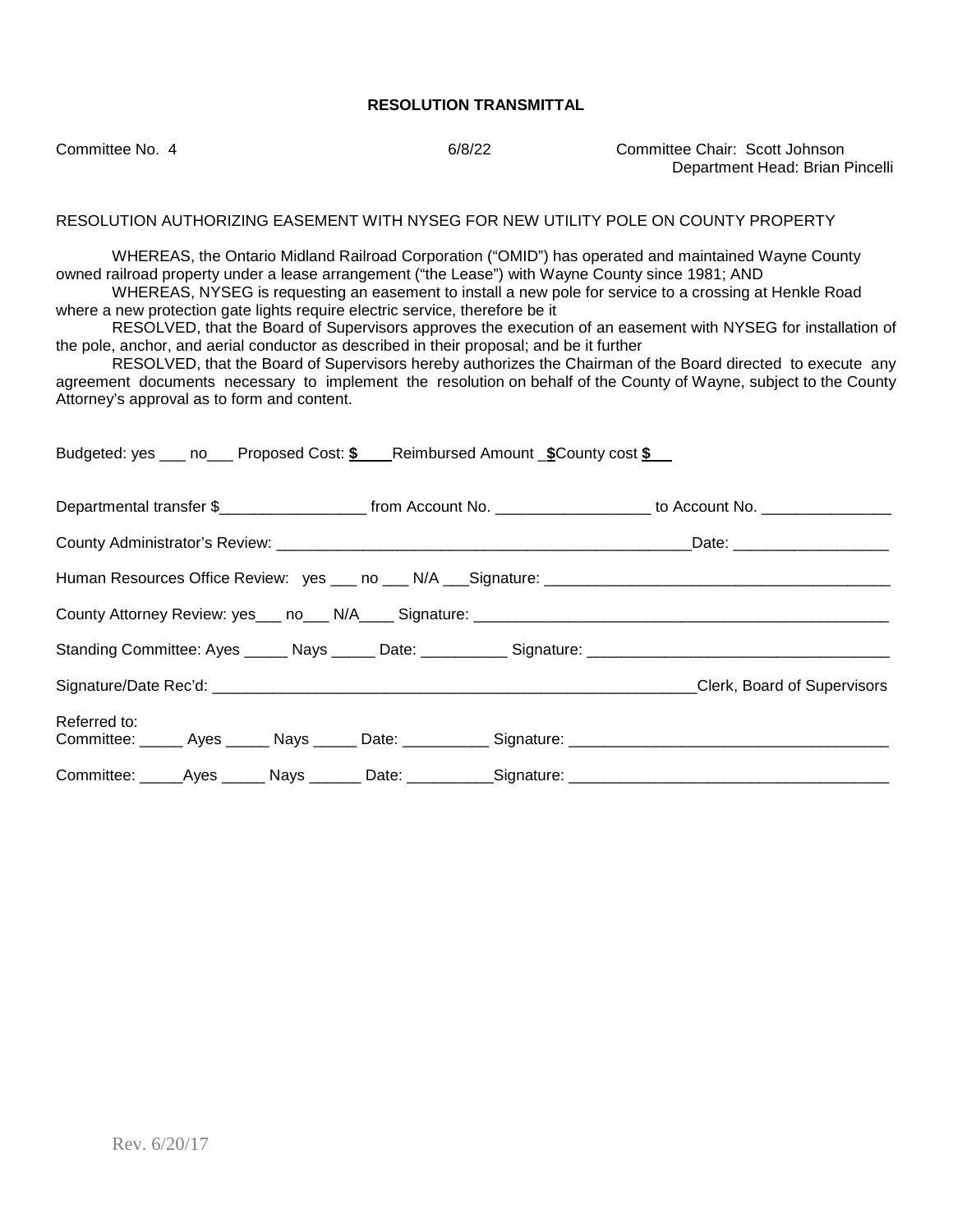Committee No. 4 6/8/22 Committee Chair: Scott Johnson Department Head: Brian Pincelli

#### **RESOLUTION ACCEPTING AWARD AND AUTHORIZING RELEASE OF RFP FOR IMPLEMENTATION OF GIS SHARED SERVICES PROJECT**

WHEREAS, Resolution 294-21 authorizes the submission of a 2021 Local Government Efficiency program application requesting \$450,000 of grant funding and allocating up to \$50,000 of funding as a cash match to develop a unified geospatial database for use by County, Public Authority, and participating towns; and

WHEREAS, the County has been awarded \$450,000 to implement a an inter-municipal and inter-departmental data collection and sharing collaborative centered on Geographic Information Systems (GIS); and

WHEREAS, the County will hire a qualified consultant to collect centralize data sets, develop management and administration functions, and ensure users have the needed training and ability for continued updating and maintenance of datasets; and

WHEREAS, such consultant will coordinate with the Wayne County GIS Coordinator; and

WHEREAS, the final outcome will include a centralized resource for GIS datasets, with appropriate access levels for departments and staff, as well as public access to appropriate information; therefore be it

RESOLVED, that the Wayne County Board of Supervisors hereby authorizes release of an RFP to solicit proposals from qualified firms to assist in the implementation of the project; and be it further

RESOLVED, that the Chairman of the Board of Supervisors is hereby authorized to execute a contract on behalf of the County of Wayne, subject to the County Attorney's approval as to form and content; and be it further

RESOLVED, that the Wayne County Treasurer is authorized to transfer \$50,000 from General Fund Balance and make the following budget adjustment:

#### **A8020 Planning Board**

(Revenue) \$450,000 to 43305 EDP06 NYS Grants- GIS Project

(Appropriations) \$500,000 to 54400 EDP06 Contracted Services – GIS Project

|              |  |  |                                                                                                     | Budgeted: yes ___ no_X__ Proposed Cost: \$500,000 __ Reimbursed Amount _\$450000 County cost \$50,000                                   |
|--------------|--|--|-----------------------------------------------------------------------------------------------------|-----------------------------------------------------------------------------------------------------------------------------------------|
|              |  |  |                                                                                                     | Departmental transfer \$________________________________from Account No. ____________________________ to Account No. __________________ |
|              |  |  |                                                                                                     |                                                                                                                                         |
|              |  |  |                                                                                                     |                                                                                                                                         |
|              |  |  |                                                                                                     |                                                                                                                                         |
|              |  |  |                                                                                                     |                                                                                                                                         |
|              |  |  |                                                                                                     | Clerk, Board of Supervisors                                                                                                             |
| Referred to: |  |  |                                                                                                     | Committee: ______ Ayes ______ Nays ______ Date: ___________ Signature: _____________________________                                    |
|              |  |  | Committee: ______Ayes ______ Nays _______ Date: ___________Signature: _____________________________ |                                                                                                                                         |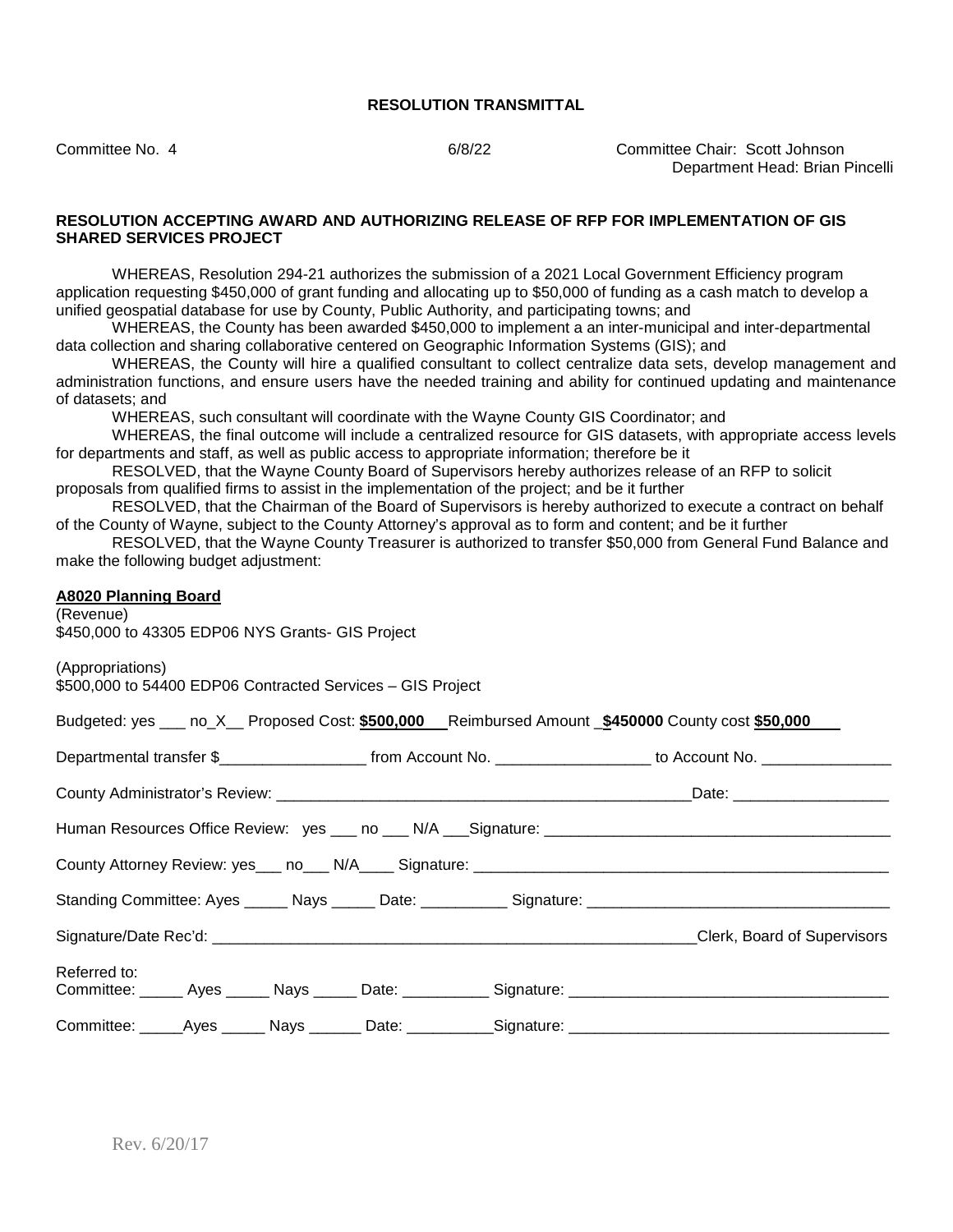Committee No. 4 Date: 6/8/22 Committee Chair: Scott Johnson Department Head: Brian Pincelli

#### **RESOLUTION AUTHORIZING RELEASE OF AN RFP FOR DEVELOPMENT OF AN ELECTRIC VEHICLE CHARGING STATION LOCATION PLAN FOR WAYNE COUNTY**

WHEREAS, Electric Vehicle (EV) sales grew by 85% from 2020 to 2021; and

WHEREAS, to support the continued growth and use of EVs, it is necessary to facilitate building out networks of charging stations; and

WHEREAS the NYSEG Make-Ready Program will provide up to 100 percent reimbursement of costs for the electrical improvements needed to support EV charging; and

 WHEREAS DEC Zero Emission Vehicles (ZEV) was established in 2016 to provide rebates to cities, towns, villages, and counties of the State of New York to encourage and enable ZEV adoption by municipalities for fleet use as well as install electric vehicle charging and hydrogen fuel filling station components primarily for public use; and

WHEREAS, an RFP process could facilitate engagement with a consulting firm to develop a plan and access funding for installation of electric vehicle charging stations across the County at little or no costs to the County utilizing these programs, therefore be it

RESOLVED that the County Board of Supervisors authorizes release of an RFP, under the direction of the Economic Development and Planning Department, to solicit proposals from outside contractors for development of an Electric Vehicle Plan to identify the best locations for facilitation of EV charging station deployment and to secure and implement NYSEG Make-Ready Program and DEC Zero Emission Vehicles (ZEV) Program funding for implementation; and be it further

RESOLVED, that the Board of Supervisors hereby authorizes the Chairman of the Board directed to execute any agreement documents necessary to implement the resolution, including acceptance of an award and execution an agreement on behalf of the County of Wayne, subject to the County Attorney's approval as to form and content.

| Budgeted: yes ___ no__ Proposed Cost: _________ Reimbursed Amount __________ County cost_________                   |  |  |                             |
|---------------------------------------------------------------------------------------------------------------------|--|--|-----------------------------|
|                                                                                                                     |  |  |                             |
|                                                                                                                     |  |  |                             |
| Human Resources Office Review: yes ___ no ___ N/A ___ Signature: ___________________________________                |  |  |                             |
|                                                                                                                     |  |  |                             |
| Standing Committee: Ayes ______ Nays ______ Date: ___________ Signature: __________________________                 |  |  |                             |
|                                                                                                                     |  |  | Clerk, Board of Supervisors |
| Referred to:<br>Committee: ______ Ayes ______ Nays ______ Date: ___________ Signature: ____________________________ |  |  |                             |
| Committee: _____Ayes ______ Nays _______ Date: ___________Signature: ______________________________                 |  |  |                             |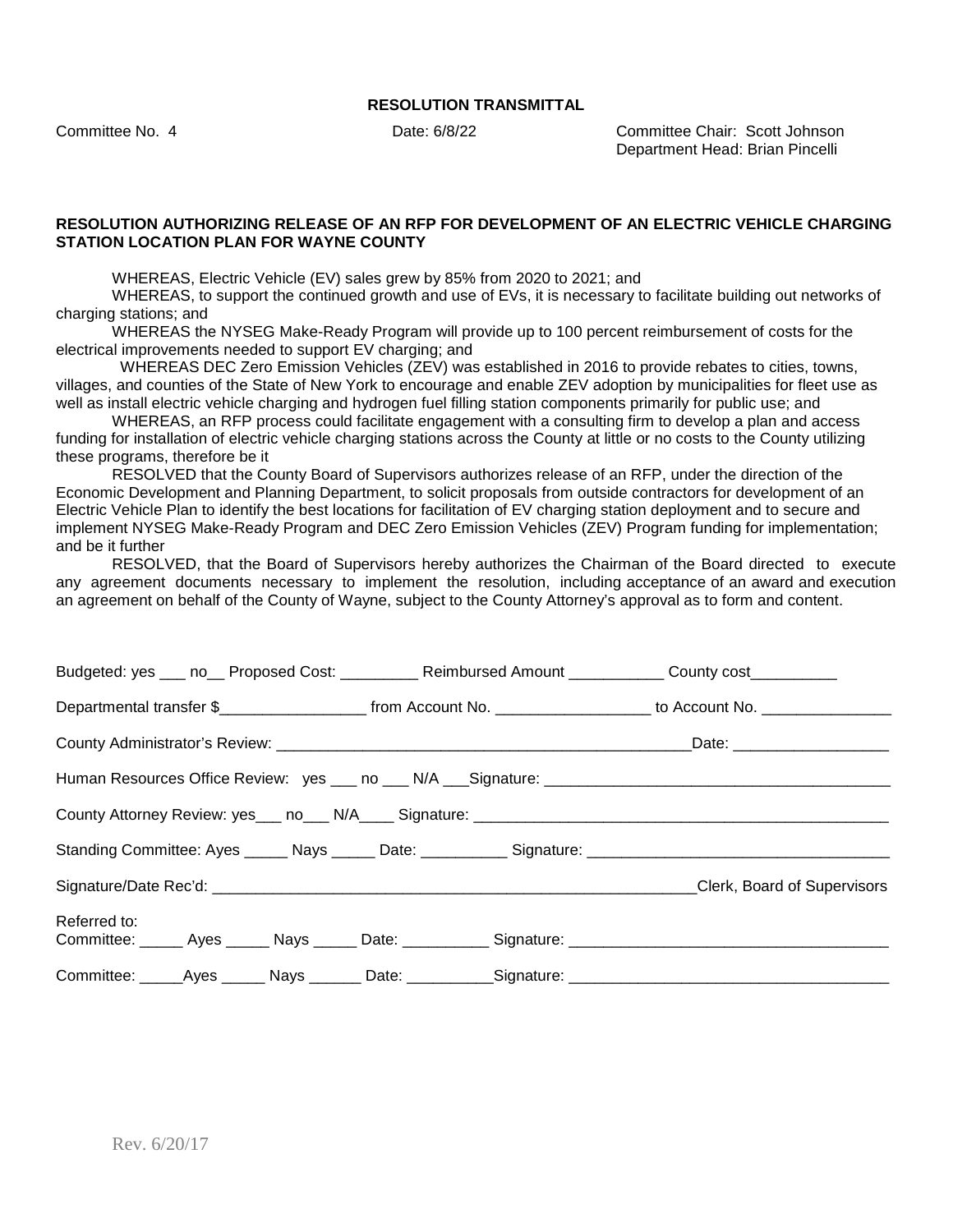Committee No. 4 Date: 6/8/22 Committee Chair: Scott Johnson Department Head: Brian Pincelli

#### **AUTHORIZATION TO AWARD RFP AND CONTRACT FOR COMPREHENSIVE HOUSING STUDY**

WHEREAS, resolution 293-21 approved submission of a 2021 Community Development Block Grant (CDBG) to conduct an updated Comprehensive Housing Needs and Market Study application requesting up to \$50,000 of grant funding; approving \$2,500 in matching funds and approval to accept and execute agreements by the Chairman, and

WHEREAS, the County has been awarded \$47,500 under the 2021 CDBG Program to be reimbursed at completion of the project, and

WHEREAS, this grant award was unspent at the end of 2021, and was not re-appropriated in the 2022 County budget; and

WHEREAS, Resolution 68-22 authorized the release of a Request for Proposals for consultant services for completion of a Comprehensive Housing Needs and Market Study,

WHEREAS, the proposals have been reviewed by Economic Development and Planning staff and scored using published RFP criteria including but not limited to costs; and

WHEREAS, based on the results of the scoring MRB Group has been selected by the committee to work with the Economic Development and Planning Department to complete the scope of work under the RFP, and

WHEREAS, MRB's proposal was slightly over currently budgeted funds at \$55,710, therefore be it

RESOLVED that the County Board of Supervisors authorizes engagement with MRB Group under the direction of the Economic Development and Planning Department for development Comprehensive Housing Needs and Market Study; and be it further

RESOLVED, that \$8,210 is authorized to be moved from General Fund Balance to fund the balance of the project; and be it further

RESOLVED, that the Chairman of the Board of Supervisors is hereby authorized to execute a contract on behalf of the County of Wayne, subject to the County Attorney's approval as to form and content; and be it further

RESOLVED, that the Wayne County Treasurer is authorized to make the following budget adjustment:

#### **A8020 Planning Board**

(Revenues)

\$47,500 to 44091 EDP01 CDBG –Comprehensive Housing Study

(Appropriations)

\$55,710 to 54400 EDP01 Contracted Services –Comprehensive Housing Study

|              |                |  | Budgeted: yes ___ no_X_ Proposed Cost: _\$55,710___ Reimbursed Amount __\$47,500___ County cost \$8,210                                  |                             |  |
|--------------|----------------|--|------------------------------------------------------------------------------------------------------------------------------------------|-----------------------------|--|
|              |                |  | Departmental transfer \$________________________________from Account No. ____________________________ to Account No. ___________________ |                             |  |
|              |                |  |                                                                                                                                          |                             |  |
|              |                |  |                                                                                                                                          |                             |  |
|              |                |  |                                                                                                                                          |                             |  |
|              |                |  |                                                                                                                                          |                             |  |
|              |                |  |                                                                                                                                          | Clerk, Board of Supervisors |  |
| Referred to: |                |  |                                                                                                                                          |                             |  |
|              |                |  |                                                                                                                                          |                             |  |
|              |                |  |                                                                                                                                          |                             |  |
|              | Rev. $6/20/17$ |  |                                                                                                                                          |                             |  |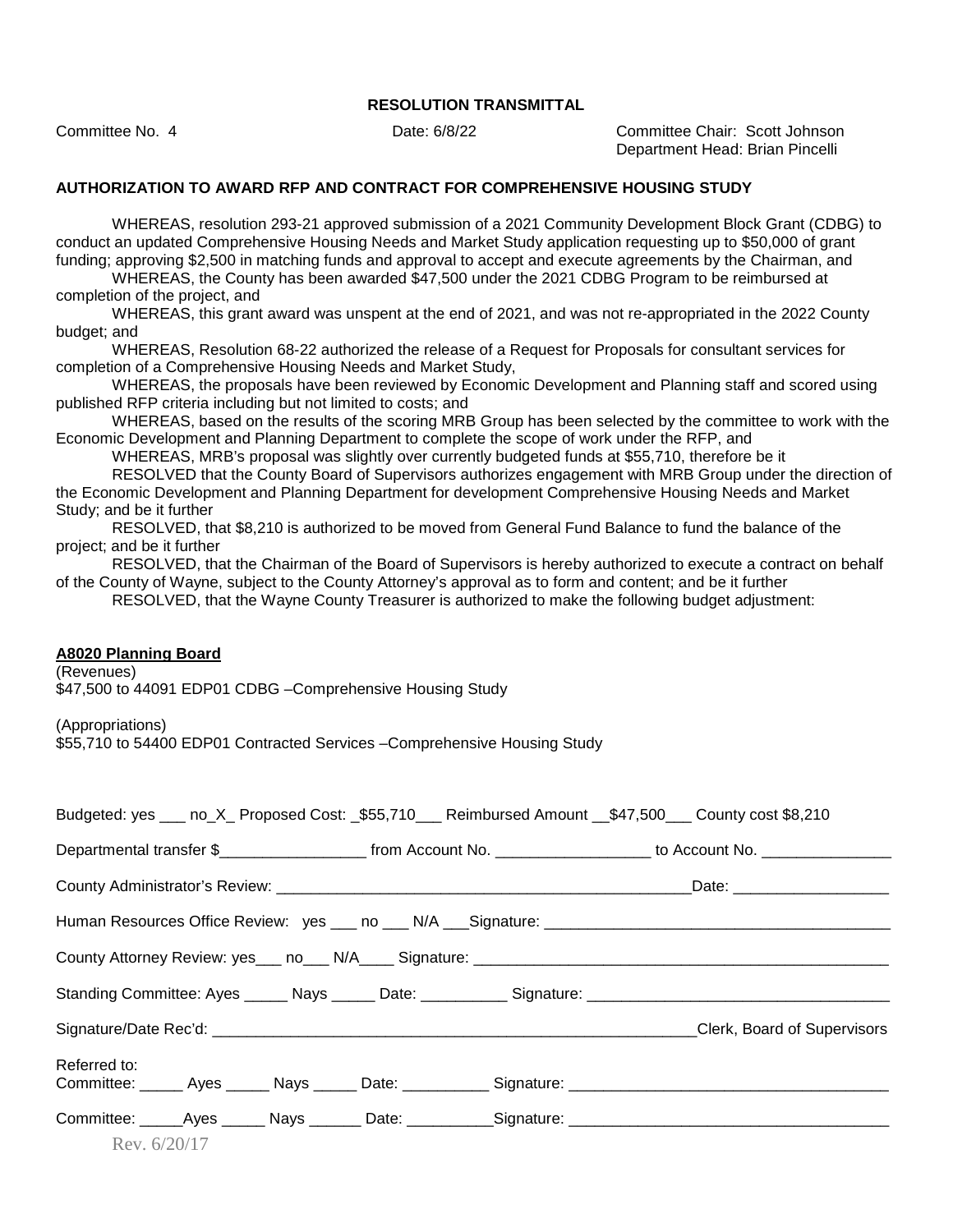Committee No. 4 Date: 6/8/22 Committee Chair: Scott Johnson Department Head: Brian Pincelli

#### **AUTHORIZATION TO AMEND TUITION REIMBURSEMENT BUDGET FOR ECONOMIC DEVELOPMENT AND PLANNING**

WHEREAS, the County provides tuition reimbursement for full time employees equal to 75% of the actual tuition cost with total tuition reimbursement from the County not exceeding an agreed rate per bargaining unit in any school year of \$2,000; and

WHEREAS, several employees in the Economic Development and Planning Department anticipate or have qualified expenses in this budget year; now, therefore be it

RESOLVED that the County Board of Supervisors authorizes funding of \$4,000 for tuition reimbursements for employees in the ED&P department; and be it further

RESOLVED, that the County Treasurer is authorized to make the following budget adjustment:

#### **A1990 Contingent Fund General**

(Appropriations) \$4,000 from 54000 Contractual Expenses

# **A8020 Planning Board**

(Appropriations) \$4,000 to 54572 Tuition Reimbursement

|                                                                                                      |  |  |                                                                                                                       | Budgeted: yes ___ no_X_ Proposed Cost: _\$4000_ Reimbursed Amount ___\$0____ County cost_\$4000_____ |
|------------------------------------------------------------------------------------------------------|--|--|-----------------------------------------------------------------------------------------------------------------------|------------------------------------------------------------------------------------------------------|
|                                                                                                      |  |  | Departmental transfer \$________________________ from Account No. ____________________ to Account No. _______________ |                                                                                                      |
|                                                                                                      |  |  |                                                                                                                       |                                                                                                      |
|                                                                                                      |  |  |                                                                                                                       |                                                                                                      |
|                                                                                                      |  |  |                                                                                                                       |                                                                                                      |
|                                                                                                      |  |  |                                                                                                                       | Standing Committee: Ayes ______ Nays ______ Date: ___________ Signature: ___________________________ |
|                                                                                                      |  |  |                                                                                                                       | Clerk, Board of Supervisors                                                                          |
| Referred to:                                                                                         |  |  |                                                                                                                       |                                                                                                      |
| Committee: ______Ayes _______ Nays ________ Date: ____________Signature: ___________________________ |  |  |                                                                                                                       |                                                                                                      |